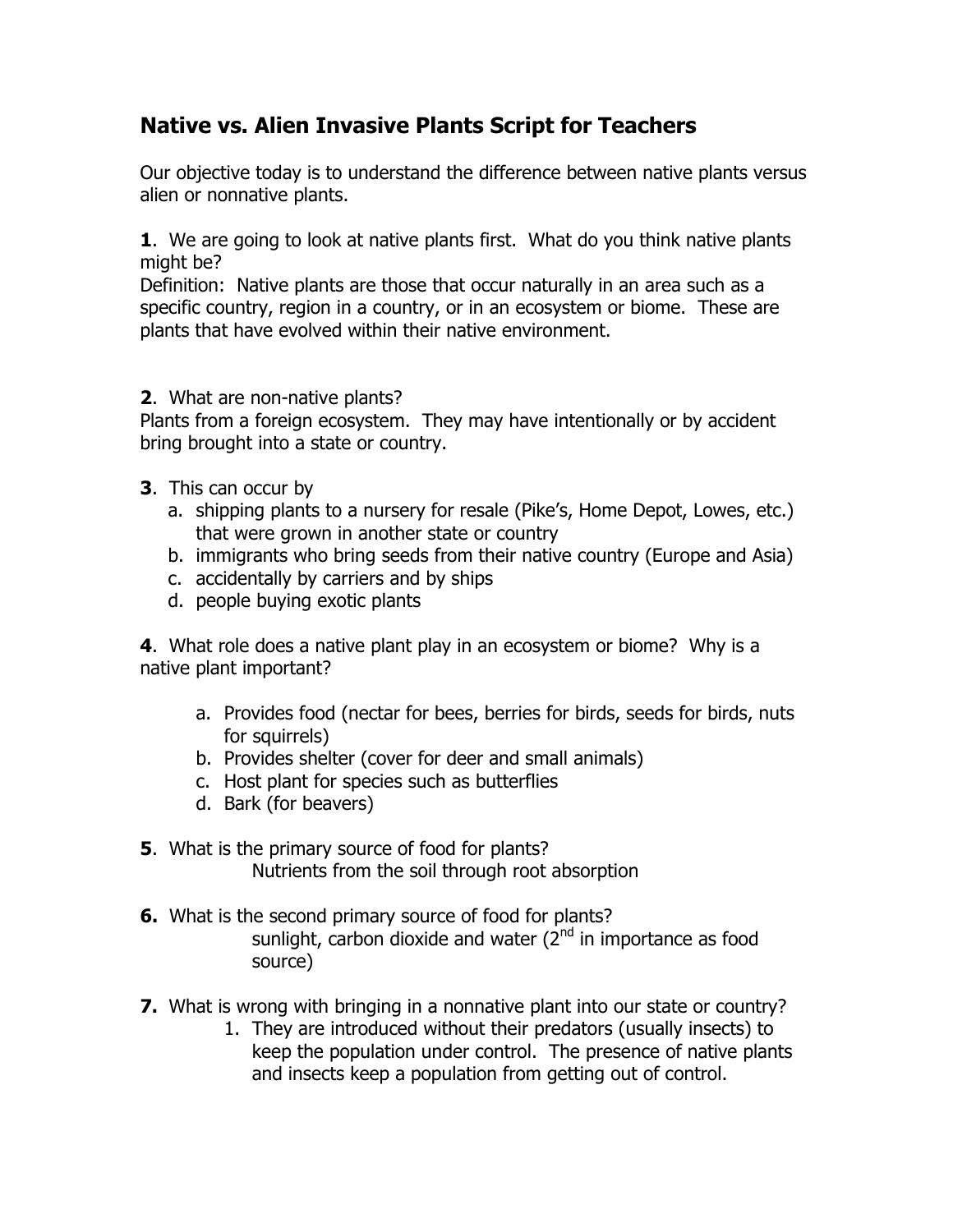- 2. Predator-Pray Relationship. There is a natural cycle between the two – the plant population grows which means more food for the insects. The insect population grows as a result of having more to eat. Now the plant population decreases because of being eaten. As a result, the insects lose their food source and they decline. Because of less insects, the plants population increases again. They both keep the population of each other under control.
- 3. No natural predators or pathogens (disease carrying organisms).
- **8.** How does a nonnative plant thrive? What makes them superior competitors?
	- a. Have no natural predators in their new home
	- b. They may contain toxic or poisonous plant parts to native plants, insects or animals
- c. Native animals may not want to eat it
- d. Fast growers shading out the competition
- e. May produce a lot of seeds
- f. Great at acquiring water
- g. Absorb nutrients that native plants need

Some states have laws against noxious (invasive) plants:

- **9.** How do plants spread their gene pool?
	- a. by seeds
	- b. many seeds have miniscule hooks that attach themselves to the fur of animals, to our socks/shoes
	- c. animals eat the berries or seeds (cattle, birds) and deposit them elsewhere. Squirrels bury nuts that sprout and become trees.
	- d. Floatation (milkweed)

Boundaries such as oceans and mountains used to keep plants from spreading far. But, now people can easily travel to other countries and knowingly or not spread seeds to other biomes.

## **10.** Kudzu

(Example of an invasive plant)

**a.** Kudzu was first introduced as a gift from the government of Japan in **1876** at an exposition in Philadelphia where countries were invited to build exhibits. For their exhibit, Japan built a Japanese garden bringing their native plants. Gardeners attending liked the large leaves and scent of the kudzu blooms and began using them in their gardens.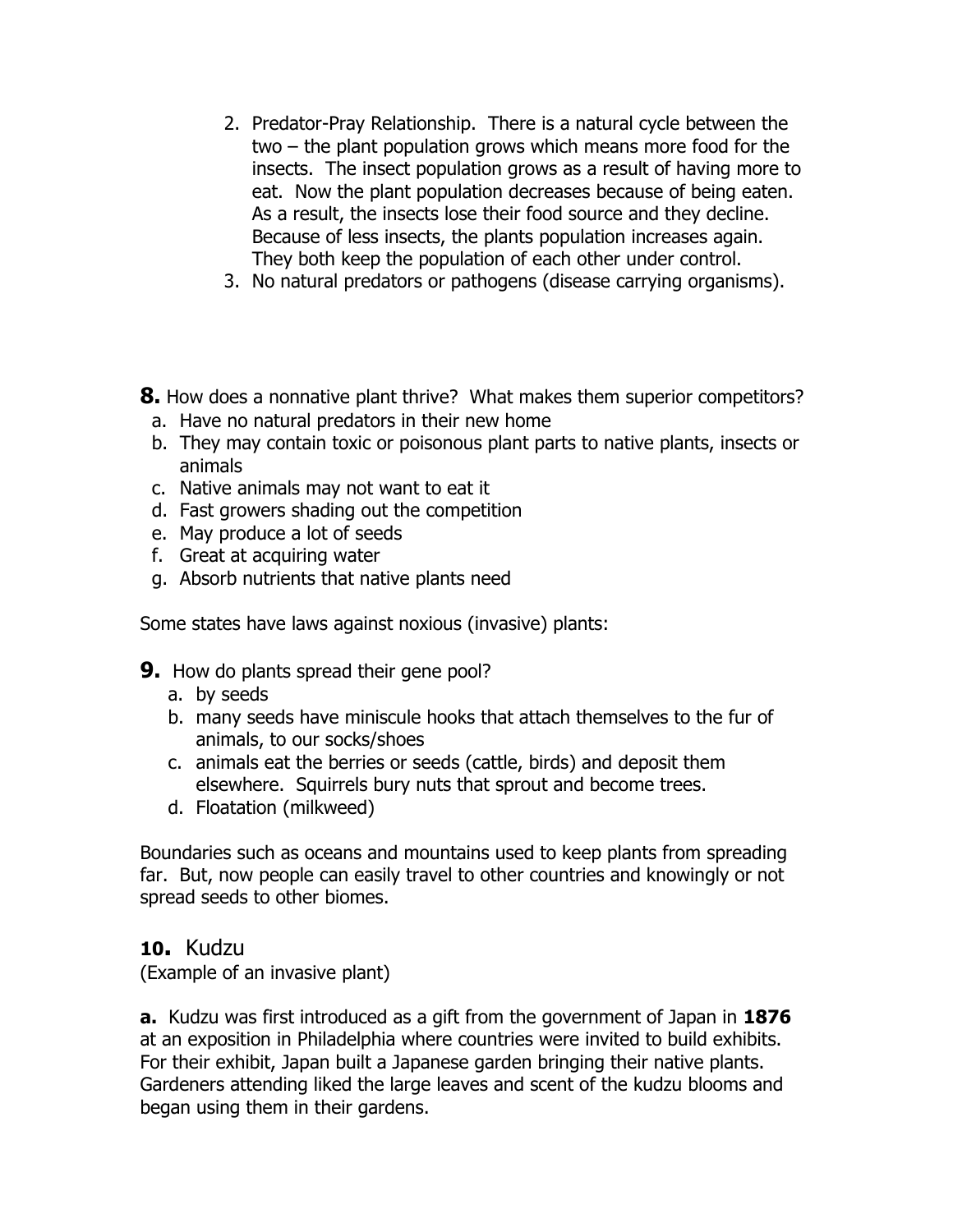**b**. During the Great Depression, our government promoted it, as well, for erosion control and hundreds of men were given jobs planting kudzu.

**c**. **1940s** - Articles appeared in the Atlanta Journal Constitution in Atlanta in the 1940s stating that this was a miracle vine, growing as much as a foot a day in the summer months. Channing Cope, an author and radio celebrity, promoted kudzu in Georgia. He explained that kudzu was great for erosion control, a good shade plant, and added nitrogen to the soil. He promoted the vine in the **1940s**.

**d**. In 1953, that the government stopped advocating use of kudzu.

But, it was not until **1972** that the USDA declared it a weed.

**e**. Nicknames for Kudzu:

- 1. mile-a-minute vine,
- 2. foot-a-night vine,
- 3. the vine that ate the South

Kudzu in its native habitat of Japan or China does not grow as well or as fast as it does here. It has natural insect enemies there to control the population of the plant. It is a respected plant there. Here, however, kudzu can cover a mature tree in just on season, blocking a tree from access to sunlight and shading out the understory of the tree as well.

**11.** On Feb 3, 1999, Executive Order 13112 was signed by President Clinton establishing the **National Invasive Species Council**. The Executive Order requires that a Council of Departments dealing with invasive species be created. Currently there are 13 Departments and Agencies on the **[Council](http://www.invasivespeciesinfo.gov/council/agencies.shtml)**.

WILLIAM J. CLINTON THE WHITE HOUSE, February 3, 1999.

**12**. "Invasive species" means an alien species whose introduction does or is likely to cause economic or environmental harm or harm to human health.

"Native species" means, with respect to a particular ecosystem, a species that, other than as a result of an introduction, historically occurred or currently occurs in that ecosystem.

\_\_\_\_\_\_\_\_\_\_\_\_\_\_\_\_\_\_\_\_\_\_\_\_\_\_\_\_\_\_\_\_\_\_\_\_\_\_\_\_\_\_\_\_\_\_\_\_\_\_\_\_\_\_